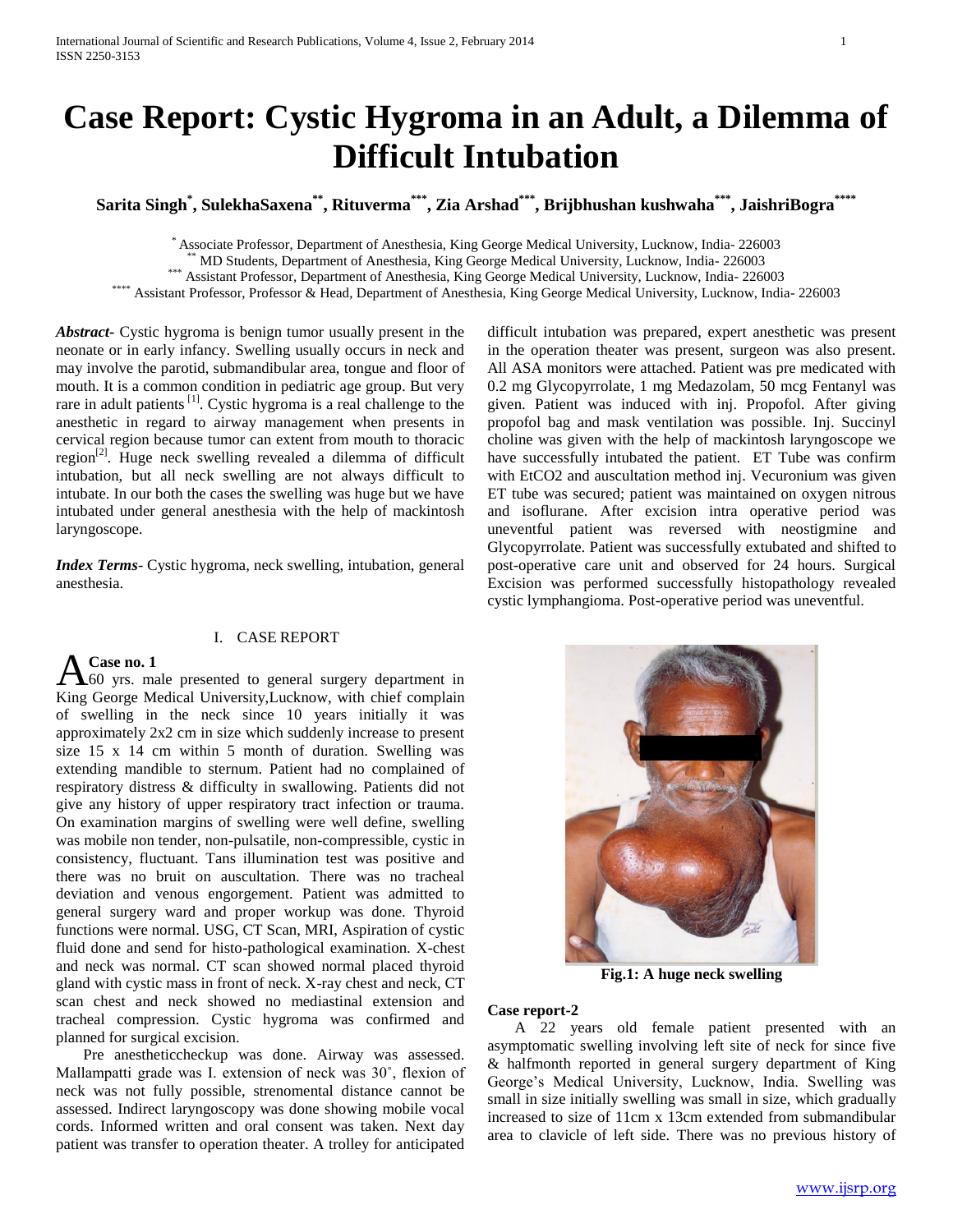upper respiratory tract infection or trauma. All margins were well defined, swelling was non tender, mobile, non-pulsatile, cystic in consistency, non-compressible, fluctuant. Trans-illumination test was positive and no bruit was on auscultation. No tracheal deviation and venous engorgement. There was no history of respiratory distress and dysphagia. Patient was admitted to hospital and workup of patient was done, an ultra sound scan was carried out which revealed a septated cystic swelling, multiloculated of 6cm x 3cm in size in whole length of left sternocleidomastoid muscle, CT scan was done showed no tracheal deviation mediastinal extension, MRI of neck was done, which revealed a 11.5cm x 13.7cm mass, margin for smooth, extending from root of neck to submasndibular gland deep to left sternocleidomastoid muscle, and lateral to major arteries and veins of neck. Fine needle aspiration cytology revealed clear lymphoid fluid. X- ray chest showed no tracheal deviation , constrictionandmediastinal extension. CT scan showed no tracheal deviation. Cystic hygroma was diagnosis patient was planned for surgical excision.

#### II. ANESTHETIC MANAGEMENT

 Pre anesthetic checkup was done patients mouth opening was 3 fingers. Mallapatti grade was I, neck extension was 90 degree flexion was 18 degree. Sterno mental distance was 12.5 cm. indirect laryngoscopy was done, showed mobile vocal cords USG, CT Scan, MRI does not showed any tracheal deviation, tracheal compression, mediastinal extension. In the operation theatre all monitors were attached and trolley for anticipated difficult intubation was prepared, Patient was pre oxygenated with 100% oxygen for 3 minutes. Patient was pre medicated with 0.2 mg glycopyrolate, 50 mcg fentanyl, and 1 mg midazolam. Inj propofol was given ventilation was possible with bag and mask, sch was given 50mg .laryngoscopy was done; Patient was incubated without any difficulty with the help of Mc coy no.3 laryngoscope blade. Patient was maintained on oxygen and nitrous oxide, and vecuronium. After surgery patient was extubated after reversal with neostigmine and glycopyrolatte. Patient was shifted post-operative care unit and observed for post-operative complications. Patient has recovered fully without any post-operative complication. After 24 hour patient was shifted to general surgery ward.



**Fig. 2: A large swelling in neck region**



**Fig 3: X-ray neck showing no tracheal compression**







**Fig.5: Huge Cyst after excision DISCUSSION**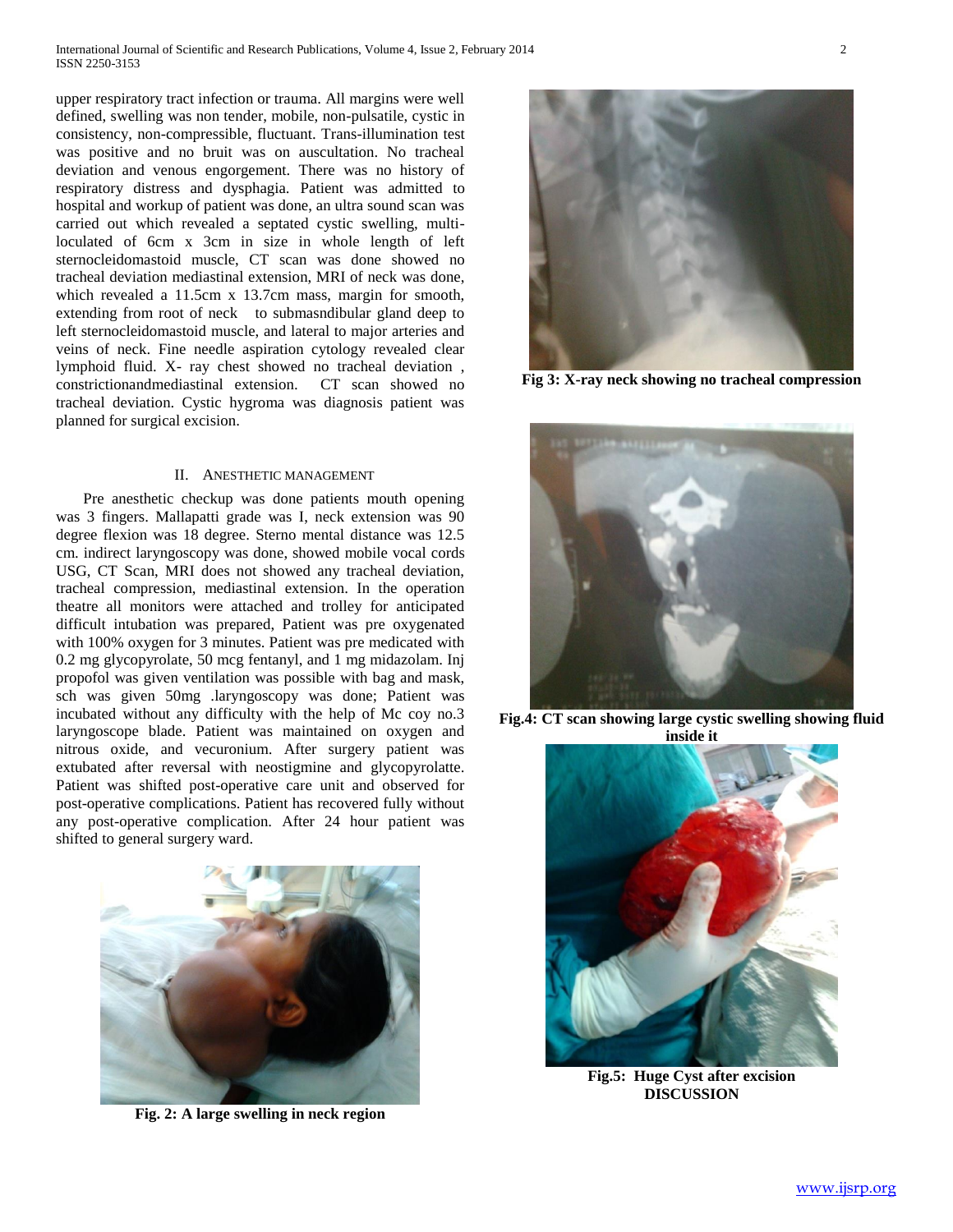Cystic hygroma is a benign congenital malformation of the lymphatic system which occur as a result of sequestration or obstruction of developing lymph vessels. This condition is approximately 50-60% appear before the end of  $1<sup>st</sup>$  year of life, & 80-90% before the end of  $2<sup>nd</sup>$  year of life  $[2, 3]$ . Cystic hygroma is a one of the deferential diagnosis of swelling in neck commonly well recognized in pediatric age group patient  $[5]$ . But it is a very rare condition seen in adults & uncommon deferential diagnosis of swelling in neck in adulthood. As sac has no communication with lymphatic by the time swelling appears, the lymph is absorbed and is replace by thin watery fluid (mucus) secreted by endothelium hence it is called hydrocoele of neck.

 Differential diagnosis of cervical masses are like Inclusion cyst (sublingual and submandibular salivary cysts), thyroglossal duct cyst, congenital vascular malformation, branchial cleft cyst, cystic hygroma, laryngocele, teratoma bronchogenic cyst., bacterial lymphadenitis, mycobacteria tuberculosis, viral lymphadenitis, haemangioma, lymphangioma, thyroid nodule or goiter, parathyroid adenoma, lipoma, fibroma, neurofibroma, sebaceous cyst, aneurysm, salivary gland tumor, metastatic carcinoma, sarcoma, or melanoma in a lymph node, lymphoma, carotid body tumor, glomus jugular tumor, soft tissue, bone, or cartilage sarcoma, primary major salivary gland tumor, malignant melanoma, adnexal carcinoma of the skin, thyroid cancer, parathyroid cancer, direct extension of a head and neck neoplasm into the neck, histiocytosisplasmocytoma, Carcinoid<sup>[6]</sup>

 Cystic hygroma is soft, cystic, fluctuant, partially compressible swelling. Lymphangioma is a multilocular swelling consisting aggregation of multiple cysts. These cysts may intercommunicate and sometimes may insinuate between muscle planes, hence it gives the sign of compressibility. However complete reducibility is not a feature. The swelling is brilliantly trans illuminant because it contains clear fluid. Due to infiltrative nature, it may extend to anterior part of neck, cross the midline, may reach in check, mediastinum, axilla and rarely involve brachial plexuses, recurrent laryngeal nerve [7, 8].

Surgical excision is the treatment of choice. All loculi or cysts should be removed. Careful search has to be made for extension of lymphangioma through the muscle planes so as to avoid recurrence. Surgical sequels are incomplete excision, neural injury persistent lymph odema, lymphocele, lymphorrhoea<sup>[9,10]</sup> Sclerotherapy was being used earlier but tissue planes are distorted. Thus injection is not favored at present  $[11, 1]$ <sup>12]</sup>.Aspiration of hygromas is useful only to decompress when they are compromising the airway. Lymphangiomas are radio resistant so radiation therapy is avoided.

 Cystic hygroma is a challenge to an anesthetic because it can extend from mouth to mediastinum because of this airway management and post-operative period is difficult to manage. Post operatively patient can present with respiratory distress. So to avoid complications a proper pre anesthetic checkup, airway assessment, arrangement of difficult airway cart should be done. An expert anesthetic, surgeon should be present inside the operation theater at the time of intubation. A planned program for intubation should be prepared. Vigilant monitoring during intra op and post-op should be done. [2]

 Pre operatively history and examination for respiratory distress cough tachypnea retraction inspiratory or expiratory stridor should be ruled out. Inspiratory stridor is due to

supraglotic obstruction and expiratory stridor is due to sub glotic or intra thoracic obstruction, size and extend of neck mass should be carefully define intra thoracic extension should be ruled out with the help of X-ray and CT scan. Pre operatively a written and informed consent should be taken and risks should be discuses with the patient  $^{[2]}$ .

 Proper airway assessment should be done. mouth opening should be at least II large finger breadths in adults, nasal patency should be check, teeth should be examine, temporal mandibular joint should be examine for any restricted movements, thyromental length should be more than 6 cm, mallampatti grade are usually associated with easy intubation. Any sign for difficult ventilation should be recognize like presence of beard lack of teeth, history of snoring should be rule out, atlanto-occipital joint extension should be measure,  $>35^{\circ}$  is normal, sternomental distance <12 cm is associated with difficult intubation interincisor distance <3.8 cm predicts difficult airway. Lateral cervical x-ray, cervical film is needed with head in neutral position for effective madibular length atlanto-occipital gap, anterior and posterior depth of the mandible, C1-C2 gap. Fluoroscopy for cord mobility, tracheomalacia, UGS for assessment of anterior mediasternal mass, deferential diagnosis of mass, cyst in neck, abscess, lymphadenopathy, cellulitis, CT scan and MRI for any congenital anomalies, vascular airway compression, video optical intubation stylets for proper visualization of glottis and aids in intubation<sup>[2]</sup>.

 Difficult airway cart should be available full range of nasal and oral airways, laryngeal mask airways laryngoscope, cricothyrotomy kit should be available, an expert anesthetic should be present inside the OT at the time of induction for help. A surgeon should be present at the time of induction for tracheostomy if needed. Pre medication with glycoparrolate in a dose of 0.005 – 0.01 mg/kg/body weight should be given for drying the secretion  $^{[17]}$ .

 Awake intubation should be planned if difficult airway is assessed. The principle behind is safe induction of anesthesia and maintenance of spontaneous ventilation if difficult airway is predicted, tracheostomy is always difficult to performed and troublesome if performed in emergency. Fiber optic is first choice for intubation, it can be performed via oral or nasal route with or without help of oral, nasopharyngeal or laryngeal mask airway, if fiber optic is not available awake blind intubation is preferred. For emergency Cricothyrodotomy or tracheostomy should be prepared  $[17]$ .

 Although in our case, there was a huge neck swelling, which is an indication of difficult intubation. In our case, all other parameters of airway assessment for laryngoscopy and intubation were normal. There was no tracheal compression, tracheal deviation and mediastinal extension. The swelling was filled with fluid which was not causing any tracheal compression. We have decided to intubate this patient under general anesthesia with full preparation of difficult airway management. We have successfully intubated both the patients under general anesthesia with McIntosh laryngoscope. Intra operative period and postoperative period was uneventful. Patients fully recovered and discharged.